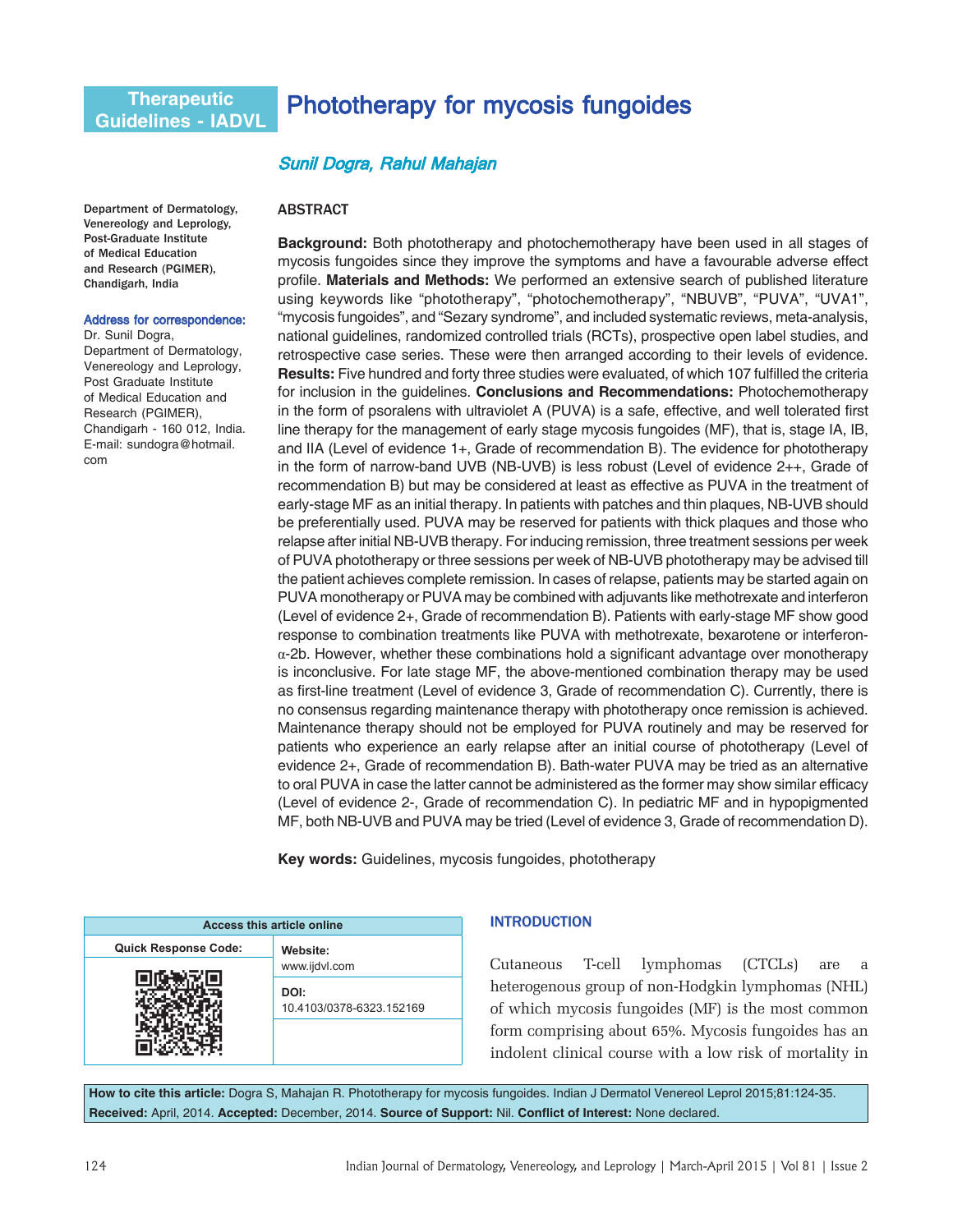early disease [Table 1]. The histology is characterized by epidermotropism of small- to medium-sized atypical T lymphocytes with cerebriform nuclei, and presence of epidermal Pautrier's micro abscesses. Immunohistochemistry reveals the cell of origin to be the mature memory Tcells  $(CD^{3+}, CD^{4+}, CD45RO^{+},$ CD8−). Tcell receptor gene analysis shows a clonal re-arrangement in the majority of cases. Therapeutically, the natural course of the disease is not modified by any type of treatment. Progression to extracutaneous involvement is estimated to occur in up to 30% of patients and is associated with a poor prognosis.[1] Based on the current literature, it is recommended that early-stage mycosis fungoides should be initially treated with skin directed therapy (SDT).<sup>[2,3]</sup> These include topical therapies like corticosteroids, nitrogen mustard, and bexarotene; radiotherapy like total skin electron beam therapy, and superficial X-irradiation; and phototherapy.

The UV spectrum is arbitrarily divided into three sub-regions: UVA (320–400 nm), UVB (290–320 nm), and UVC (100–290 nm). The various forms in which phototherapy is administered include natural sunlight phototherapy (or heliotherapy), fluorescent tubes: UVA, PUVA (UVA + topical/systemic psoralens) and UVB. UVB phototherapy includes broadband (BB) UVB; of 290–320 nm and narrow band (NB) UVB of  $311+/- 2$  nm. The newer variants include targeted phototherapy like excimer laser and lamp  $(308+/2$  mm). The various dermatologic indications of phototherapy are psoriasis, vilitigo, atopic dermatitis, patch/plaque stage mycosis fungoides, prevention of photodermatosis, pityriasis lichenoides chronica, scleroderma, uremic pruritus, acquired perforating dermatosis and mastocytosis.[4-6] Contraindications to the use of phototherapy include associated disorders with significant photosensitivity, lupus erythematosus and pregnant or lactating females (only for PUVA). The treatment may be used

| Table 1: TNMB staging of mycosis fungoides |                |                |                |                                                  |  |  |  |  |  |
|--------------------------------------------|----------------|----------------|----------------|--------------------------------------------------|--|--|--|--|--|
| <b>Stage</b>                               | т              | N              | М              | <b>Description</b>                               |  |  |  |  |  |
| IA                                         | T <sub>1</sub> | N <sub>0</sub> | M <sub>0</sub> | Localized patch/plaque <10% body<br>surface area |  |  |  |  |  |
| IB                                         | T <sub>2</sub> | N <sub>0</sub> | M <sub>0</sub> | Diffuse patch/plaque >10% body<br>surface area   |  |  |  |  |  |
| <b>IIA</b>                                 | $T1-2$         | N1             | M <sub>0</sub> | Patch/plaque and lymphadenopathy                 |  |  |  |  |  |
| <b>IIB</b>                                 | T <sub>3</sub> | $N0-1$         | M <sub>0</sub> | Tumor, lymphadenopathy                           |  |  |  |  |  |
| Ш                                          | T <sub>4</sub> | $N0-1$         | M <sub>0</sub> | Erythroderma, lymphadenopathy                    |  |  |  |  |  |
| <b>IVA</b>                                 | $T1-4$         | $N2-3$         | M <sub>0</sub> | Histologically involved lymph nodes              |  |  |  |  |  |
| <b>IVB</b>                                 | $T1-4$         | $N0-3$         | M <sub>1</sub> | Visceral involvement                             |  |  |  |  |  |

with caution in patients with history or family history of melanoma or non-melanoma skin cancer, exposure to ionizing radiation or arsenic, uremia and hepatic failure (for PUVA).

Irrespective of the disease indicated, there are two regimens that are most commonly used; the first involves determination of the individual's minimum erythema dose (MED) or minimal phototoxic dose (MPD). Seventy percent of the MED value is used for the first treatment; thereafter therapy is given three times or more in a week with 20%, or 10% increments depending on local experience and skin type tolerance. Another approach, as commonly practiced in India, involves a standard starting dose  $(280 \text{ m})/\text{cm}^2$ for NB-UVB and 0.5 J/cm2 for PUVA), with stepwise increase (usually 20%) depending upon the patient's erythema response.[7] The safe administration of photo (chemo) therapy requires the involvement of a dermatologist knowledgeable about the modality, trained staff to administer treatment, and an informed patient.

# Goals of the guidelines

The present guidelines are aimed to systematically review the evidence regarding the use of phototherapy and photochemotherapy in mycosis fungoides, their effectiveness and adverse effects and on this basis, put forth guidelines for the practicing dermatologists regarding their use.

# Methodology

An extensive literature search was performed to collect data on the use of phototherapy in mycosis fungoides. Relevant literature published till July 2014 was obtained from PubMed, EMBASE and the Cochrane Library. Keywords like "phototherapy", "photochemotherapy", "NBUVB", "PUVA", "UVA1", "mycosis fungoides", and "Sezary syndrome" were used for literature search. All systematic reviews, meta-analysis, national guidelines, randomized controlled trials (RCTs), prospective open label studies, and retrospective case series in the English literature mentioning these keywords were reviewed. However, individual case reports mentioning the efficacious use of various forms of phototherapy were not included.

# Evaluation of the literature

Evidence assessment: To assess the methodological quality of each study included for efficacy analysis, a grade of evidence was assigned using the criteria in Tables 2 and 3.

BSA: Body surface area, LAD: Lymphadenopathy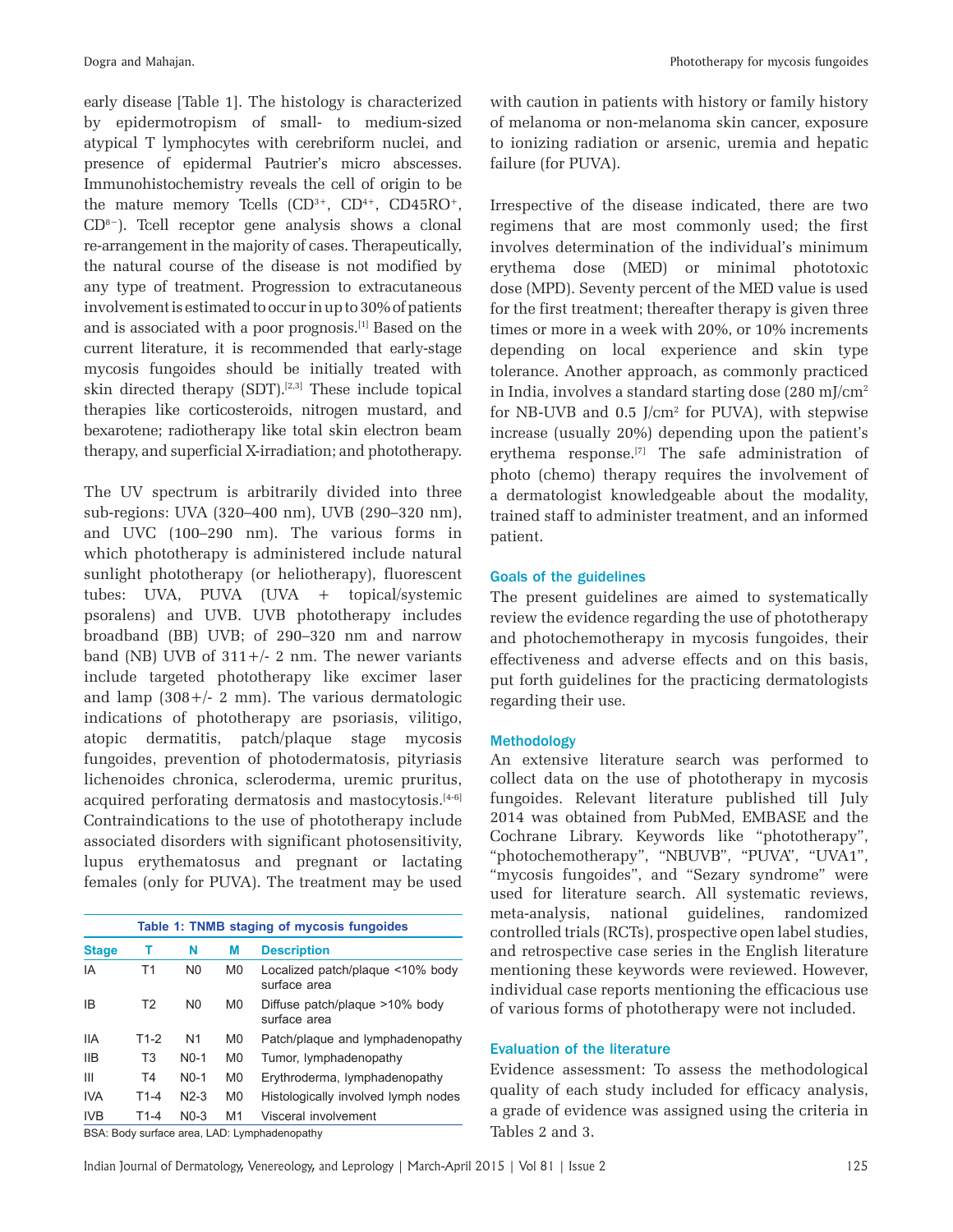| <b>Table 2: Levels of evidence</b> |                                                                                                                                                                                                                                    |  |  |  |  |  |
|------------------------------------|------------------------------------------------------------------------------------------------------------------------------------------------------------------------------------------------------------------------------------|--|--|--|--|--|
| evidence                           | Level of Type of evidence                                                                                                                                                                                                          |  |  |  |  |  |
| $1 + +$                            | High-quality meta-analyses, systematic reviews of<br>RCTs, or RCTs with a very low risk of bias                                                                                                                                    |  |  |  |  |  |
| $1+$                               | Well-conducted meta-analyses, systematic reviews of<br>RCTs, or RCTs with a low risk of bias                                                                                                                                       |  |  |  |  |  |
| $1 -$                              | Meta-analyses, systematic reviews of RCTs, or RCTs<br>with a high risk of bias                                                                                                                                                     |  |  |  |  |  |
| $2++$                              | High-quality systematic reviews of case-control or cohort<br>studies, high-quality case-control or cohort studies with<br>a very low risk of confounding, bias or chance and a<br>high probability that the relationship is causal |  |  |  |  |  |
| $2+$                               | Well-conducted case-control or cohort studies with a<br>low risk of confounding, bias or chance and a moderate<br>probability that the relationship is causal                                                                      |  |  |  |  |  |
| $2-$                               | Case-control or cohort studies with a high risk of<br>confounding, bias or chance and a significant risk that<br>the relationship is not causal                                                                                    |  |  |  |  |  |
| 3                                  | Nonanalytical studies (e.g., case reports, case series)                                                                                                                                                                            |  |  |  |  |  |
|                                    | .                                                                                                                                                                                                                                  |  |  |  |  |  |

Expert opinion, formal consensus

RCT: Randomized controlled trial

|              | <b>Table 3: Grades of recommendation</b>                                                                                                                                                                |
|--------------|---------------------------------------------------------------------------------------------------------------------------------------------------------------------------------------------------------|
| <b>Class</b> | <b>Evidence</b>                                                                                                                                                                                         |
| A            | At least one meta-analysis, systematic review, or RCT<br>rated as 1++, and directly applicable to the target<br>population, or                                                                          |
|              | A systematic review of RCTs or a body of evidence<br>consisting principally of studies rated as 1+, directly<br>applicable to the target population and demonstrating<br>overall consistency of results |
|              | Evidence drawn from a NICE technology appraisal                                                                                                                                                         |
| B            | A body of evidence including studies rated as 2++,<br>directly applicable to the target population and<br>demonstrating overall consistency of results, or                                              |
|              | Extrapolated evidence from studies rated as 1++ or 1+                                                                                                                                                   |
| C            | A body of evidence including studies rated as 2+,<br>directly applicable to the target population and<br>demonstrating overall consistency of results, or                                               |
|              | Extrapolated evidence from studies rated as 2++                                                                                                                                                         |
| D            | Evidence level 3 or 4, or                                                                                                                                                                               |
|              | Extrapolated evidence from studies rated as 2+, or                                                                                                                                                      |
|              | Formal consensus                                                                                                                                                                                        |
| D (GPP)      | A GPP is a recommendation for best practice based                                                                                                                                                       |

on the experience of the guideline development group NICE: National Institute for Health and Clinical Excellence, RCT: Randomized controlled trial, GPP: Good practice point

#### RESULTS

A total of 543 studies were evaluated, 107 of which fulfilled the criteria for inclusion in the guidelines. Other aspects of the interventions (e.g. safety and combination therapy) were evaluated in accordance with the publications available, but without conducting a complete, systematic review of the literature.

# *PUVA*

# *Initial clearing regimen*

There is a paucity of randomized controlled trials to prove the effectiveness of PUVA in mycosis fungoides. Hence, the recommendations are based on data derived from these few randomized controlled trials along with the prospective open labels studies and retrospective studies. PUVA has been tried in all stages of mycosis fungoides but is most successful in early-stage disease, i.e. less than stage IIa. Gilchrest *et al*. for the first time reported the successful treatment of nine patients with 8-methoxypsoralen plus UVA.[8] Briffa *et al.* in one of the largest prospective studies found PUVA to achieve remission in majority of the patients.[9] Subsequently, several studies have established the efficacy of PUVA although these are heterogeneous studies with differences in patient selection, treatment protocols, and outcome variables [Table 4].<sup>[10]</sup> Based on the data of five studies and a total of 244 patients, Herrmann *et al.* calculated the rate of complete remission after an initial course of PUVA to be 90% for stage IA, 76% for stage IB, 78% for stage IIA, 59% for stage IIB, and 61% for stage III disease (Level of evidence 2++) and similar figures have been reported by Hönigsmann *et al.* (with a mean duration of treatment being 2–5 months in stage IA-III MF). $[11,12]$  Whittaker *et al.* in a recent well conducted RCT observed that of the 41 patients receiving PUVA monotherapy, complete and partial remission (PR) was observed in 71% patients in a median of 27.5 PUVA sessions.[13] The median duration of response was 9·7 months and the total UVA doses received were 107 J/cm2 (Level of evidence 1+). Wackermangel *et al.* evaluated the efficacy of PUVA using 5-methoxypsoralen (5-MOP) versus 8-MOP and found the two to have comparable results in terms of PUVA therapy duration, number of treatments or cumulative UVA dose and relapse rates.[14]

# *Frequency of PUVA*

PUVA in mycosis fungoides is generally undertaken according to the guidelines established for the treatment of psoriasis.[15] The rates of complete remission vary from 58% to 88% when 2–3 treatments per week are administered; 42–86% when the frequency is 3 times per week; and 64–89% when PUVA is administered 2–4 times per week (Level of evidence  $2+$ ).<sup>[10]</sup> Once a patient achieves complete remission, a confirmatory biopsy of a previously exposed site is often recommended, although the implication of complete remission without pathological clearance is unclear.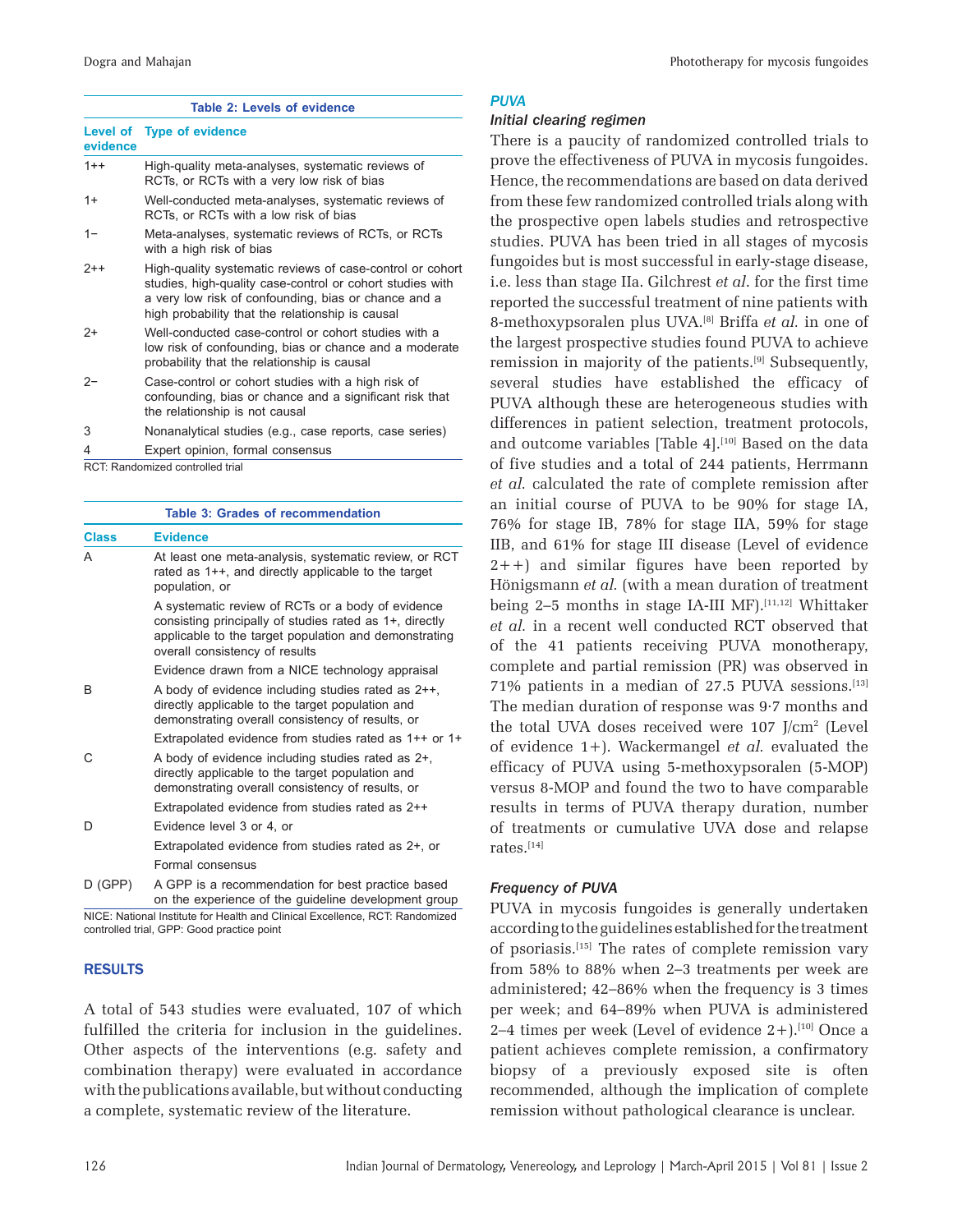|                      | <b>Design</b>      | No. of   | <b>CTCL stage</b>                                                    | <b>Intervention</b>                                 | <b>PUVA</b>               | <b>Response to</b>                                                                                             | <b>Maintainance</b>                                                                                                    |
|----------------------|--------------------|----------|----------------------------------------------------------------------|-----------------------------------------------------|---------------------------|----------------------------------------------------------------------------------------------------------------|------------------------------------------------------------------------------------------------------------------------|
|                      |                    | patients |                                                                      |                                                     | frequency<br>and duration | therapy                                                                                                        | regimen and<br>relapse                                                                                                 |
| Hodge et al.         | Retrospective 6    |          | $I-IIB$<br>(stage 2 and 3)                                           | <b>PUVA</b>                                         | $3$ /wk                   | Clinically 2 patients<br>cleared completely<br>Also assessed<br>histological<br>clearance                      |                                                                                                                        |
| Bleehen et al.       | Retrospective      | 38       | I-IVB<br>(stage I-7; stage<br>II-17, stage<br>$III-12)$              | <b>PUVA</b>                                         | $2-3/wk$                  | Clinical<br>improvement in<br>7 patients in stage<br>I, 4 in stage II, 5 in<br>stage III                       | $1/wk$ to<br>1/m <sub>O</sub>                                                                                          |
| Gilchrest            | Retrospective      | 11       | 7 plaque type;<br>4-erythroderma                                     | <b>PUVA</b>                                         | $2-4$ /wk                 | 7 CR and 3<br>achieved PR                                                                                      | Taper to 1/wk<br>to 1/2 wk with<br>remission in<br>4 patints for<br>>2 years                                           |
| Lowe et al.          | Retrospective      | - 10     | 9 with stage<br>II/III MF and 1<br>with SS                           | <b>PUVA</b>                                         | Every other<br>day        | Disease control in<br>9 patients with MF;<br>improvement in SS                                                 | Taper to lowest<br>suppressive<br>dose                                                                                 |
| Niemi et al.         | Retrospective 6    |          | $I-III$                                                              | <b>PUVA</b>                                         | <b>NR</b>                 | 3 patients with<br>patch stage and 1<br>with tumour stage-<br>CR/PR, 2 with<br>plaque stage-poor<br>response   | $1/wk$ in<br>2 patients                                                                                                |
| Rotstein et al.      | Retrospective      | 20       | $I-III$                                                              | <b>PUVA</b>                                         | $2$ /wk                   | $\overline{\phantom{a}}$                                                                                       | <b>NR</b>                                                                                                              |
| Briffa et al.        | Retrospective      | 73       | I-IVB                                                                | <b>PUVA</b>                                         | $2-3/wk$                  | $\overline{\phantom{0}}$                                                                                       | Taper off                                                                                                              |
| Molin et al.         | Retrospective      | 51       | Pretumor                                                             | <b>PUVA</b>                                         | $4$ /wk                   | CR 58%                                                                                                         | $2$ /wk or 4<br>every fourth wk<br>or irregularly                                                                      |
| Molin et al.         | Retrospective      | 25       | Tumor stage                                                          | PUVA with<br>topical or<br>systemic<br>chemotherapy | $4$ /wk                   | CR and PR in<br>14/17 patients with<br>skin limited disease;<br>5/8 patients with<br>extracutaneous<br>disease | $1/wk$ or<br>1wk/mo or<br>irregularly                                                                                  |
| Warin et al.         | Retrospective      | 56       | I-IVB                                                                | <b>PUVA</b>                                         | NR.                       |                                                                                                                | <b>NR</b>                                                                                                              |
| Hamminga<br>et al.   | Retrospective      | 11       | Ш                                                                    | <b>PUVA</b>                                         | <b>NR</b>                 |                                                                                                                | $1/3$ wk                                                                                                               |
| Honigsmann<br>et al. | Follow-up<br>study | 44       | $ A-III $                                                            | <b>PUVA</b>                                         | $4$ /wk                   | 55% of stage<br>IA and 39% of<br>Stage IB remained<br>disease free at 44<br>month follow up                    | Taper off                                                                                                              |
| Powell et al.        | Retrospective      | -19      | I-IVB                                                                | <b>PUVA</b>                                         | $3$ /wk                   | 7/10 patients of<br>early disease<br>showed CR                                                                 | Taper off                                                                                                              |
| Rosenbaum<br>et al.  | Prospective        | 43       | IA-III plaque,<br>tumor,<br>erythrodermic<br>MF and<br>parapsoriasis | <b>PUVA</b>                                         | $2-3$ /wk                 | 25 CR (mostly<br>plaque and<br>parapsoriasis<br>patients<br>Avg PUVA dose<br>was 117 j/cm2                     | Taper to 1/mo<br>17 relapsed in<br>avg 6.3 months                                                                      |
| Rabbiosi<br>et al.   | Retrospective      | 39       | IA-IIB                                                               | <b>PUVA</b>                                         | 4/wk                      | CR in stage IA<br>patients, PR in<br>stage IB/IIA                                                              | Taper off;<br>Recurrences in<br>33% stage IA,<br>84% in stage<br>IB and in all<br>stage IIA and<br><b>IIB</b> patients |

Contd...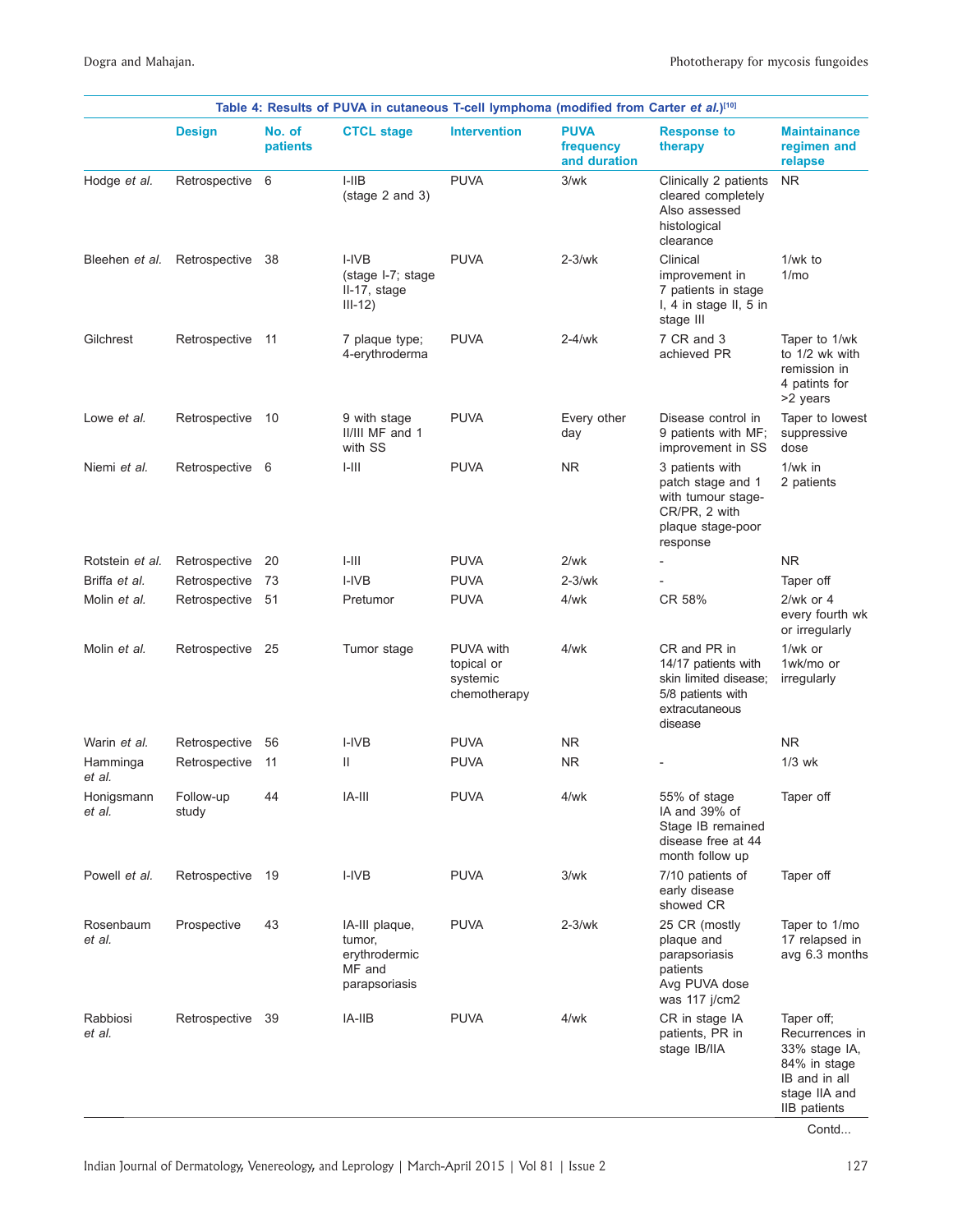|                       | Table 4: Contd                        |                                                     |                                                      |                                                                                |                                          |                                                                                               |                                                                                                                 |  |  |
|-----------------------|---------------------------------------|-----------------------------------------------------|------------------------------------------------------|--------------------------------------------------------------------------------|------------------------------------------|-----------------------------------------------------------------------------------------------|-----------------------------------------------------------------------------------------------------------------|--|--|
|                       | <b>Design</b>                         | No. of<br>patients                                  | <b>CTCL stage</b>                                    | <b>Intervention</b>                                                            | <b>PUVA</b><br>frequency<br>and duration | <b>Response to</b><br>therapy                                                                 | <b>Maintainance</b><br>regimen and<br>relapse                                                                   |  |  |
| Abel et al.           | Retrospective<br>10 year<br>follow-up | 29                                                  | Plaque type<br>Erythrodermic                         | <b>PUVA</b>                                                                    | $2-3$ /wk                                | CR in 10- plaque<br>type<br>7-erythroderma<br>without sezary                                  | 1/wk<br>decreased to<br>1/m <sub>O</sub><br>Most patients<br>relapsed in 10-<br>20 month                        |  |  |
| Nozickova<br>et al.   | Retrospective 6                       |                                                     | I-IVB                                                | <b>PUVA</b>                                                                    | $4$ /wk                                  | Not available                                                                                 | Taper to 1/mo                                                                                                   |  |  |
| Oguz et al.           | Retrospective                         | 65                                                  | $I-IIIB; Ia-44$<br>lb-8; IIa-6; IIb-5;<br>$IIIb - 2$ | <b>PUVA</b>                                                                    | $4$ /wk                                  | Stage Ia-PR/<br>CR-44/0; lb-7/1;<br>$IIa-6/0$ ; $IIb-2/1$ ;<br>$IIIb-2/0$                     | Taper to<br>$1/4 - 6$ wk                                                                                        |  |  |
| Thomsen               | Retrospective                         | 69                                                  | $I-II$                                               | PUVA and<br>Re-PUVA                                                            | $4$ /wk                                  | 73% CR                                                                                        | $2$ /wk                                                                                                         |  |  |
| Roenigk et al.        | Retrospective                         | 82 in PUVA<br>$15$ in<br>PUVA+IFN                   | $I-III$<br>and<br>parapsoriasis                      | PUVA and<br>PUVA+IFN                                                           | 3/wk                                     | 51 CR in PUVA<br>12 CR in<br>PUVA+IFN                                                         | Taper to lowest<br>frequency<br>31 relapse                                                                      |  |  |
| Herrmann<br>et al.    | Prospective                           | 82                                                  | <b>IA-IVA</b><br>(83% in IA or IB)                   | <b>PUVA</b>                                                                    | $2-3/wk$                                 | CR in 53 patients                                                                             | Taper to 1/mo<br>Mean duration<br>of CR in all<br>stages 43<br>months<br>3 developed<br>BCC and 3<br><b>SCC</b> |  |  |
| Roupe et al.          | Follow-up<br>study                    | 24                                                  | IA-IB                                                | <b>PUVA</b><br>RT in resistant<br>cases                                        | 2/wk                                     | Patch and limited<br>plaque stage: All<br>went in CR                                          | <b>NR</b>                                                                                                       |  |  |
| Akaraphanth<br>et al. | Retrospective 9                       |                                                     | IA-IB<br>Hypopigmented                               | psoralen UVA,<br>UVB, and topical<br>mechlorethamine                           | $2 - 3$ /wk                              | CR-8<br><b>PR-1</b>                                                                           | $1-3$ /wk                                                                                                       |  |  |
| Tan et al.            | Retrospective                         | 5 childhood<br>MF                                   | IA-IB                                                | PUVA in 5                                                                      | 3/wk                                     |                                                                                               | NR.                                                                                                             |  |  |
| Diederen<br>et al.    | Retrospective                         | 35<br>21 with<br><b>NBUVB</b>                       | IA-IB                                                | PUVA n NBUVB                                                                   | $2$ /wk                                  | PUVA/NbUVB:<br>CR-71%/81<br>PR-29%/19                                                         | NR.                                                                                                             |  |  |
| Soung et al.          | Retrospective                         | 51                                                  | IA-IIB<br>(96% in IA or IB)                          | <b>PUVA</b>                                                                    | 3/wk                                     | 44 (86%) CR                                                                                   | Taper to 1/mo<br>Mean duration<br>of remission<br>27M                                                           |  |  |
|                       | El-Mofty et al. Retrospective 10      |                                                     | IA-IB                                                | Rt-Lt comparision<br>between 2<br>groups<br>NBUVB-PUVA<br>and PUVB-<br>Nb-PUVA | 3/wk                                     | NBUVB and PUVA<br>equally effective<br>NBUVB as<br>effective as<br><b>NBUVB</b>               | None                                                                                                            |  |  |
| Querfeld<br>et al.    | Retrospective                         | 104                                                 | IA-IIA                                               | Long follow-up<br>after PUVA                                                   | $2-3$ /wk                                | 66/104 CR<br>followed                                                                         | Taper to 1/6 wk                                                                                                 |  |  |
| Weber et al.          | Retrospective                         | 16                                                  | IA-IIA                                               | Bath PUVA                                                                      | 4/wk                                     | All patient cleared                                                                           | For 2-4 week<br>@ 2-3/wk                                                                                        |  |  |
| Anadolu et al.        | Retrospective                         | 113<br>101-early<br>stage MF<br>12-late<br>stage MF | I-IVB                                                | PUVA,<br>PUVA+INF-alpha                                                        | 3/wk                                     | CR with PUVA-<br>80.4% in early<br>disease<br>CR with PUVA+INF<br>was 57% in early<br>disease | Taper off                                                                                                       |  |  |

Contd...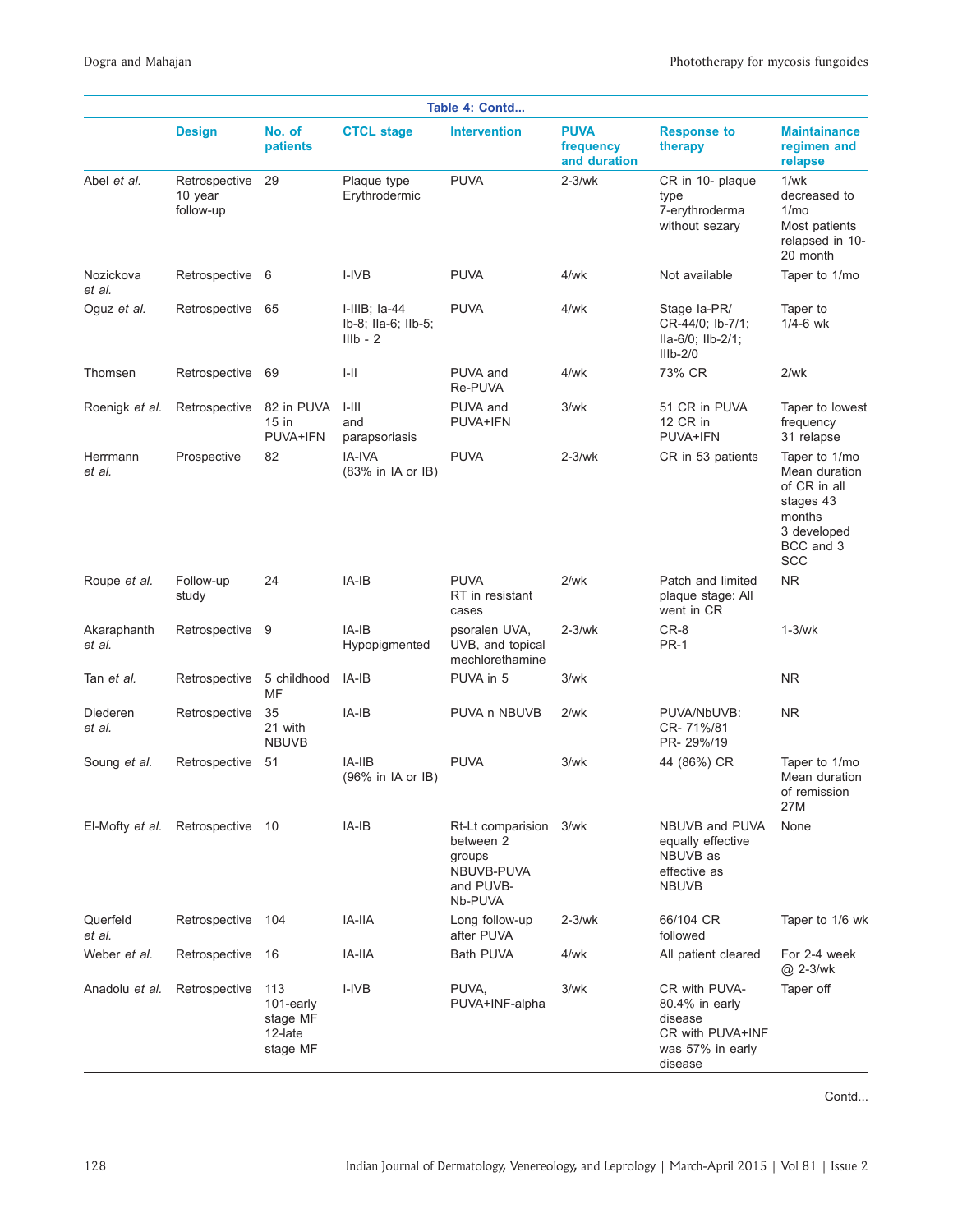|                       | Table 4: Contd |                                                  |                                       |                                                  |                                                         |                                                                        |                                               |  |  |
|-----------------------|----------------|--------------------------------------------------|---------------------------------------|--------------------------------------------------|---------------------------------------------------------|------------------------------------------------------------------------|-----------------------------------------------|--|--|
|                       | <b>Design</b>  | No. of<br>patients                               | <b>CTCL stage</b>                     | <b>Intervention</b>                              | <b>PUVA</b><br>frequency<br>and duration                | <b>Response to</b><br>therapy                                          | <b>Maintainance</b><br>regimen and<br>relapse |  |  |
| Wackernagel<br>et al. | Retrospective  | 38                                               | IA-IIB                                | PUVA with<br>5-MOP (14) and<br>8 MOP (24)        | $2-4$ /wk                                               | CR in 86% of<br>5-MOP and 92% of<br>8 MOP group                        | $1-2/wk$                                      |  |  |
| Ahmad et al.          | Retrospective  | 40 (28 with<br>PUVA and<br>12 with<br>NBUVB)     | IA-IVA                                | PUVA and<br><b>NBUVB</b>                         | $2-3/wk$                                                | With<br>PUVACR=64%<br>PR=21%<br>No R=14%                               | None                                          |  |  |
| Ponte et al.          | Retrospective  | 95-PUVA<br>19-NBUVB                              | IA-IB, IIA                            |                                                  | PUVA-4/wk<br>NBUVB-3/wk                                 | <b>PUVA 62.1%CR</b><br>25.3% PR<br>NBUVB 68.4%CR<br>26.3%<br><b>PR</b> | Taper off                                     |  |  |
| Laws et al.           | Retrospective  | $28-18$<br><b>NBUVB</b><br>8 bath<br><b>PUVA</b> | $I - IB$                              | <b>Bath PUVA</b><br>and NBUVB in<br>childhood MF | <b>NR</b>                                               | CR in 82%                                                              | NR.                                           |  |  |
| Pavlotsky<br>et al.   | Retrospective  | 26                                               | 14 folliculotropic<br>$12$ $\leq$ IIA | Bath PUVA                                        | $0.2$ mg/L<br>8-MOP bath<br>f/b UVA<br>Irradiation 3/wk | CR in 62% cases                                                        | NR.                                           |  |  |

CTCL: Cutaneous T-cell lymphoma, ICR: Initial clearing regimen, MR: Maintenance regimen, NR: Not recorded, wk: Weeks, mo: Months

Bath PUVA has been utilized as a therapeutic modality in patients in whom oral psoralens cannot be given. Pavlotsky *et al.* studied the effectiveness of bath PUVA (0.2 mg/L 8-methoxypsoralen bath 3 times weekly followed by UVA irradiation at 0.3 J/cm<sup>2</sup> with fixed increments every second session) in the treatment of folliculotropic mycosis fungoides (14 patients) and NBUVB-refractory early-stage mycosis fungoides  $(12$  patients).<sup>[16]</sup> A complete clinical response was achieved in 62% of patients after an average of 33 weeks and a cumulative radiation dose of 158 J/cm2 . In another study, bath-PUVA was shown to decrease CCR4(+) cells and Tregs in lesions of mycosis fungoides but did not induce circulating Tregs.<sup>[17]</sup> In a retrospective study by Weber *et al.*, complete remission was achieved in all 16 patients after a mean duration of 63 days requiring 29 treatments and a mean cumulative UVA dose of 33 J/cm2 . The time to relapse after complete clinical clearance was  $45.6$  ( $+/-9.2$ ) weeks. The results were comparable to oral PUVA.[18] Bath PUVA has also been tried in childhood mycosis fungoides. In a retrospective review of 28 children, 79% of whom had hypopigmented mycosis fungoides, use of NB-UVB phototherapy and bath PUVA led to complete or partial remission in 19 out of 22 patients after a median of 4 months. In 7 out of 12 patients treated with NB-UVB, relapse occurred after a median of 4 months, whereas 4 out of 8 patients treated with bath PUVA relapsed after a median of 45.5 months.<sup>[19]</sup>

# *Relapse rates and disease-free interval*

The relapse rates and disease-free interval after phototherapy are less well studied. Hönigsmann *et al*. followed up 44 patients treated with PUVA and found that 55.5% of patients with stage IA disease and 38.4% with stage IB disease remained in complete remission for more than 6 years, whereas all patients with T3 disease experienced relapses.[12] Roupe *et al.* reported follow-up of 24 patients with early-stage mycosis fungoides for 3–18 years treated with PUVA and noted long-term remission in nearly 50% of the patients.<sup>[20]</sup> Querfeld *et al.* followed up 66 patients who achieved complete remission with PUVA and reported 5- and 10-year disease-free survival rates for patients with T1 disease to be 56% and 30%, respectively, and for T2 disease to be  $74\%$  and  $50\%$ , respectively.<sup>[21]</sup> Survival rates at 5, 10, and 15 years did not differ between the non-relapse and relapse groups. The results with PUVA are comparable to those seen with topical chemotherapy and total skin electron beam radiation.[22,23]

# *Combination treatment with PUVA*

PUVA has been combined with other systemic treatments (interferon-α [IFN-α] and retinoids)<sup>[24-26]</sup> to improve efficacy or in patients with insufficient response to PUVA alone. In a recent systematic review, it was concluded that no combination treatment has been demonstrated to be superior to monotherapy. However, in advanced stages of mycosis fungoides,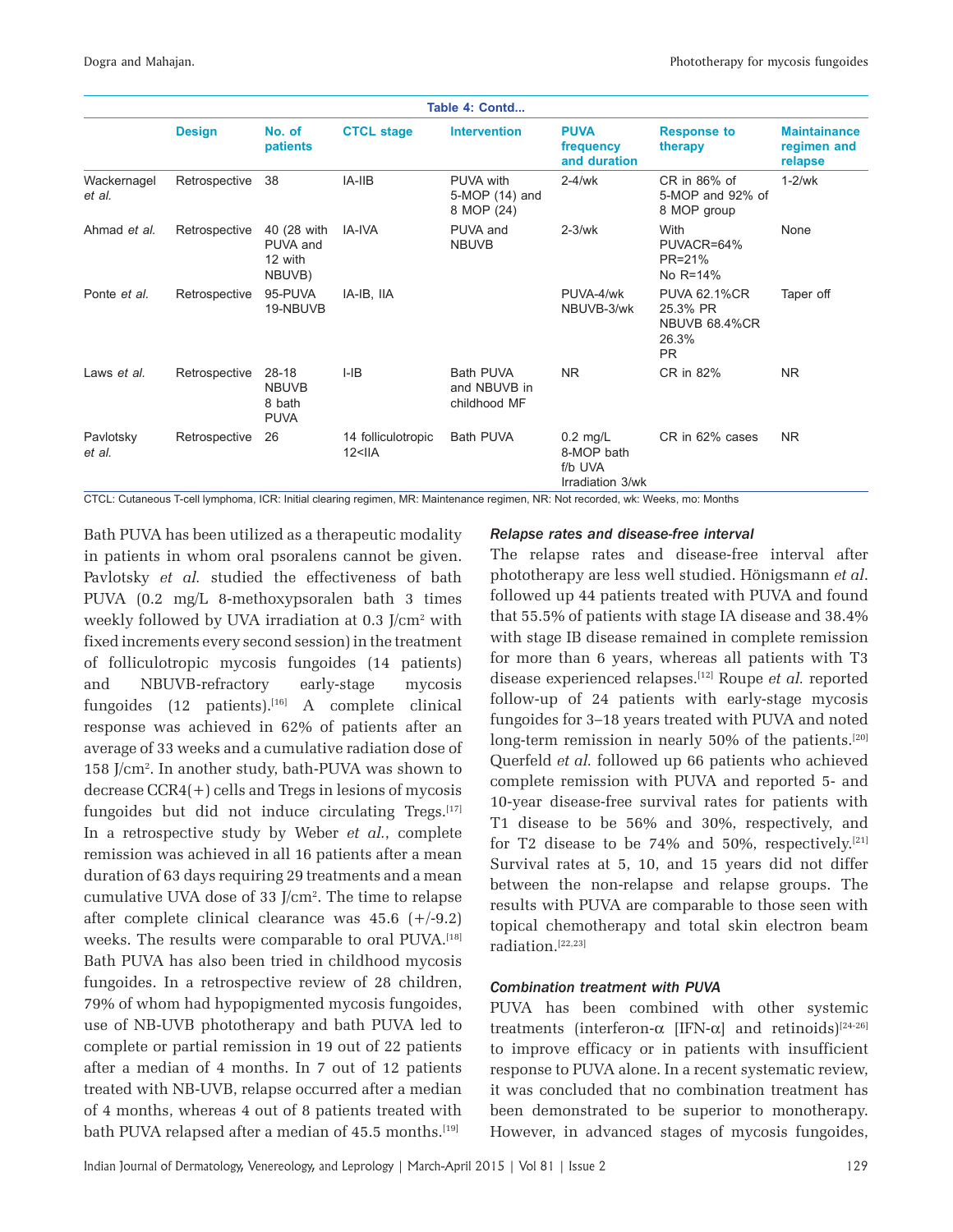combining PUVA with IFN-α or retinoids did not improve response to treatment, a benefit that was seen with a combination of methotrexate with IFN-α. [27] In an open label trial by Stadler *et al.*, PUVA was combined with IFN- $\alpha$  in patients with stages I and II disease and the combination was found to be effective in inducing complete remission in 10 of 13 patients and partial remission in another 3 patients (Level of evidence  $2+$ ).<sup>[28]</sup> Nikolaou found the combination of IFN-α2b and PUVA to be an effective and safe treatment treatment-refractory early stage MF patients as well as treatment-naïve advanced stage patients (Level of evidence 3).[29] In patients with advanced disease, complete remission rates were 14% versus 37% in stage IIB and III/SS patients, respectively. Patients with early stage disease had a 2-year disease-free survival of 100% versus 27% for the advanced stage group  $(P < 0.001)$ .

In a phase III randomized controlled trial by EORTC Cutaneous Lymphoma Task Force, Whittaker *et al.* observed that there was no significant difference in response rate or response duration in early mycosis fungoides in the PUVA/bexarotene group versus PUVA group.<sup>[13]</sup> However, there was a trend toward fewer PUVA sessions and lower UVA dose required to achieve complete clinical response in the combination arm. Cheeley *et al.* in a small retrospective chart review studied 32 patients with cutaneous T cell lymphoma (CTCL) of whom 29 had mycosis fungoides, 2 had Sézary syndrome, and 1 had CTCL not otherwise specified.<sup>[30]</sup> In all, 26 patients received acitretin in addition to another therapy such as NB-UVB or PUVA. The overall response rate was 59%. In a prospective phase II trial by Chiarion-Sileni *et al.*, of IFN-α-2a plus PUVA in patients with CTCL, 51 of 63 patients (Stage IA,  $n = 6$ ; IB,  $n = 37$ ; IIA,  $n = 3$ ; IIB,  $n = 3$ ; III,  $n = 12$ ; IVA,  $n = 2$ ) achieved complete remission (74.6%) or partial remission (6%) (Level of evidence  $2+$ ).<sup>[31]</sup> The median response duration was 32 months with a 5-year overall survival rate of 91% and the 5-year disease-free survival rate of 75%. In a multicentric prospective phase II clinical study by Rupoli *et al.* on 89 patients with early-stage IA to IIA mycosis fungoides treated for 14 months with low-dose IFN- $\alpha$ -2b (6–18 MU/ week) and PUVA,[32] complete remission was achieved in 84% patients with an overall response rate of 98%; 6-month complete remission was associated with a non-confluent skin infiltrate on histology  $(P = 0.044)$ and 14-month complete remission with high epidermal CD1a + dendritic-cell density  $(P = 0.030)$ .

The combination protocol was successfully tolerated and the most common reason of failure was related to relapse and not to toxicity. Sustained remissions were achieved in 20% of patients. High CD8 + lymphoid T-cell density was associated with a lower relapse rate  $(P = 0.002)$ .

# NB-UVB

As with PUVA, uncontrolled trials and case series form the bulk of the evidence supporting its use in mycosis fungoides. NB-UVB is administered 2–3 times per week as the initial clearing regimen.<sup>[10]</sup> Most patients experience an erythema within 24 h, which decreases abruptly allowing follow up treatment at 48 h.<sup>[33]</sup> Milstein *et al.*, in 1982 for the first time reported the successful use of UVB in 31 patients with mycosis fungoides.[34] In a retrospective analytical study involving 143 patients with early mycosis fungoides treated with PUVA, NB-UVB, psoralen and NB-UVB, BB-UVB or BB-UVA, there was no statistically significant difference between the response to oral PUVA and NB-UVB.[35] The efficacy of NB-UVB has been addressed by a number of studies and case series [Table 5].<sup>[10,36-39]</sup> Gokdemir *et al.* concluded that in stage IA-IIA, complete remission can be achieved with a NB-UVB thrice weekly regimen in 54–91% of patients within 3–4 months (Level of evidence  $2+$ ).<sup>[40]</sup> In this study, all the patients with patch stage mycosis fungoides had a complete remission, whereas in patients with plaque stage disease, 60% patients had a complete remission and 40% had partial remission or no clinical response. The mean cumulative dose and the mean number of treatments was  $90.15$  J/cm<sup>2</sup> and 35.33, respectively, in patch stage mycosis fungoides compared with  $90.67$  J/cm<sup>2</sup> and 39.40, respectively, in plaque stage mycosis fungoides  $(P > 0.05)$ . In a study by Hofer *et al*., complete remission was achieved in five out of six patients after a mean of 20 treatments and 17.2 J/cm<sup>2</sup> cumulative doses, and. relapses were reported in all patients within a mean of 6 months after discontinuation of treatment.[41]

In a recent open label trial by Jang *et al.*, 11 (78.6%) of 14 patients achieved complete remission within a mean of 15.36  $\pm$  5.71 weeks, 31.0  $\pm$  7.4 treatments and a mean cumulative UVB dose of  $31.31 \pm 12.16$  J/ cm2 . [42] The remaining three patients achieved partial remission. Six of eleven patients relapsed after a mean of 8.5  $\pm$  4.1 months. In one of the larger retrospective trials, Ponte *et al.* analyzed 95 patients treated with PUVA and 19 with narrow band UVB.<sup>[43]</sup> With PUVA,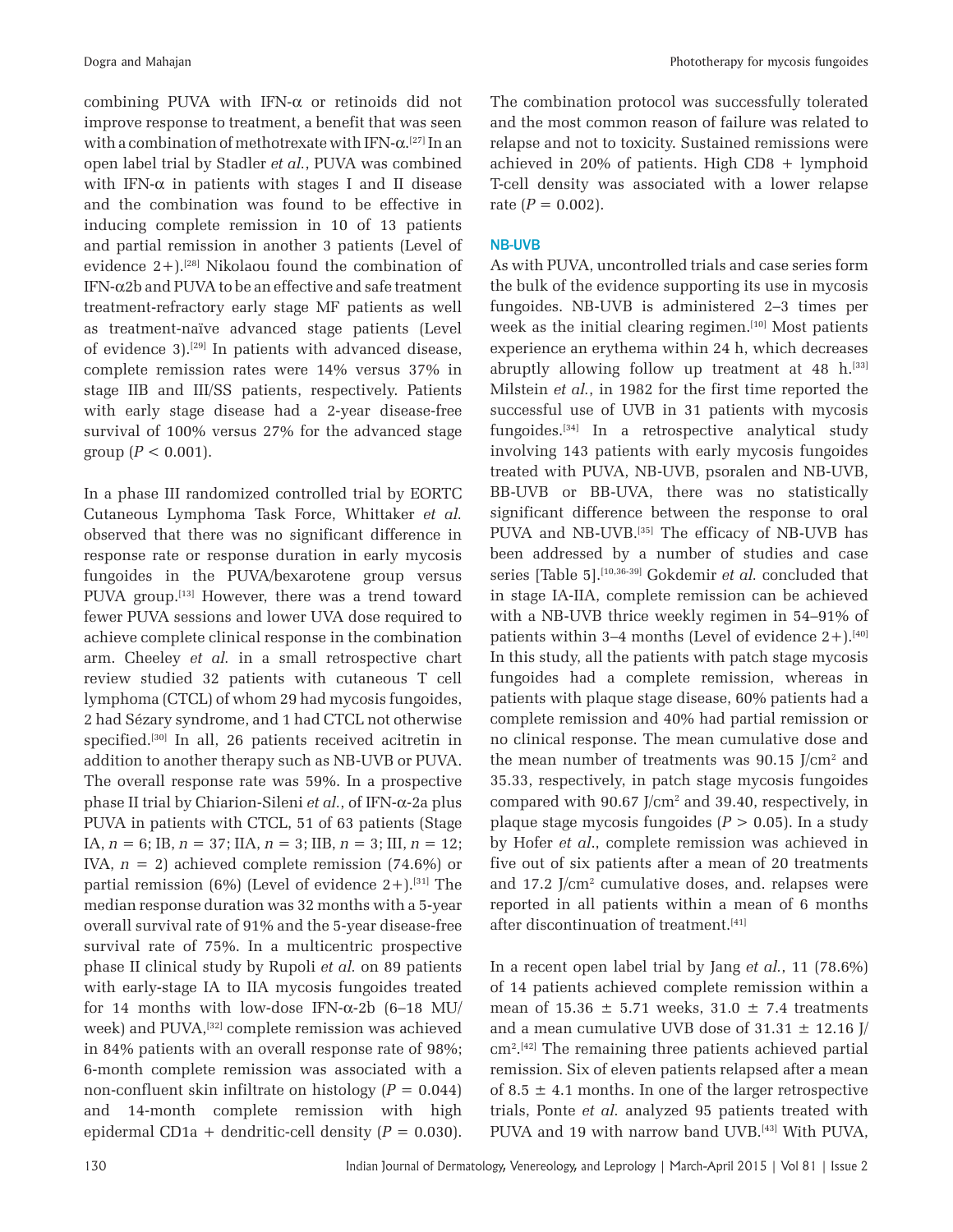| Table 5: Results of NBUVB phototherapy in cutaneous T-cell lymphoma (modified from Carter et al.)[10] |                                                                                                    |                         |                                                                                      |                                                                      |                                               |                  |  |  |  |  |
|-------------------------------------------------------------------------------------------------------|----------------------------------------------------------------------------------------------------|-------------------------|--------------------------------------------------------------------------------------|----------------------------------------------------------------------|-----------------------------------------------|------------------|--|--|--|--|
| <b>Study</b>                                                                                          | No. of patients                                                                                    | <b>CTCL stage</b>       | <b>ICR</b><br>frequency                                                              | <b>ICR</b> duration                                                  | ΜR<br>frequency                               | ΜR<br>duration   |  |  |  |  |
| Hofer et al.                                                                                          | 6 (MF)<br>14 (smll plaque parapsoriasis)                                                           | IA-IB                   | $3-4$ /wk                                                                            | Until 95% clear<br>CR in 19/20                                       | None                                          | None             |  |  |  |  |
| Gathers et al.                                                                                        | 24                                                                                                 | IA-IB                   | 3/wk                                                                                 | Until 95% clear<br>CR in 54% 13/24                                   | Taper off                                     | $4-6$ mo         |  |  |  |  |
| Diederen et al.                                                                                       | 21                                                                                                 |                         | Until clear<br>$IA-IB$<br>2/wk<br>CR in 17/21<br>PR in 4/21                          |                                                                      | NR.                                           | <b>NR</b>        |  |  |  |  |
| Boztepe et al.                                                                                        | NbUVB14                                                                                            |                         | <b>IA-IIA</b><br>Until 95% clear<br>3/wk<br>CR in 11/14 after mean<br>of 25 sessions |                                                                      | Taper off                                     | 12-30 mo         |  |  |  |  |
| El-Mofty et al.                                                                                       | 20 patients -<br>10-half body NBUVB vs.<br><b>PUVA</b><br>10- half body<br>psoralen-NBUVB vs. PUVA | IA-IIA                  | 3/wk                                                                                 | 4 mo 48 sessions                                                     | None                                          | None             |  |  |  |  |
| Ghodsi et al.                                                                                         | 16                                                                                                 | $IA-IB$                 | 3/wk                                                                                 | CR in 75%                                                            | CR in 65%                                     | NR.              |  |  |  |  |
| Gokdemir et al.                                                                                       | 23                                                                                                 | <b>IA-IIA</b>           | 3/wk                                                                                 | Until 90% clear<br>Patch group: CR in all<br>Plaque group: CR in 3/5 | CR in all pt<br>of patch and<br>60% of plaque | 2 mo             |  |  |  |  |
| Pavlotsky et al.                                                                                      | 68                                                                                                 | $IA-IB$                 | 3/wk                                                                                 | Until clear<br>IA% 84 and IB 71%<br>went in CR                       | Taper to<br>sunlight                          | $3.5 \text{ mo}$ |  |  |  |  |
| Ahmad et al.                                                                                          | 12                                                                                                 | IA-IIB                  | 3/wk                                                                                 | Until clear<br>50% CR<br>33% PR                                      | None                                          | None             |  |  |  |  |
| Brazzelli et al.                                                                                      | 20                                                                                                 | $IA-IB$                 | 3/wk                                                                                 | Until 95% clear<br>CR in 90%                                         | Taper off                                     | 2 mo             |  |  |  |  |
| Kural et al.                                                                                          | 23                                                                                                 | $IA-IB$                 | 3/wk                                                                                 | <b>NR</b>                                                            | Taper                                         | NR.              |  |  |  |  |
| Clark et al.                                                                                          | 8                                                                                                  | $IA-IB$                 | 3/wk                                                                                 | Until 90% clear                                                      | $1/wk$ in<br>1 patient                        | NR.              |  |  |  |  |
| Xiao et al.                                                                                           | 6                                                                                                  | Early stage             | 2/wk                                                                                 | Until clear; 75% in CR                                               | None                                          | 5 mo             |  |  |  |  |
| Jang et al.                                                                                           | 14                                                                                                 | IA-IB                   | 3/wk                                                                                 | Until >95% clear<br>11/14 CR<br>3/14 PR                              | None                                          | None             |  |  |  |  |
| Drucker et al.                                                                                        | 17                                                                                                 | $11-IA-IB$<br>Rest ≥IIA |                                                                                      | Until clear                                                          | NR.                                           | NR.              |  |  |  |  |
| Kanokrungsee et al.                                                                                   | 11                                                                                                 | Hypopigmented<br>MF     | 2/wk                                                                                 | Until clear<br>7/11 CR                                               | None                                          | None             |  |  |  |  |
| Koh <i>et al.</i>                                                                                     | 9                                                                                                  | <b>IA-IIA</b>           | $2-3$ /wk                                                                            | Until clear                                                          | None                                          | 13.3             |  |  |  |  |

CTCL: Cutaneous T-cell lymphoma, ICR: Initial clearing regimen, MR: Maintenance regimen, NR: Not recorded, wk: Weeks, mo: months

59 patients (62.1%) had a complete remission, 24 (25.3%) had a partial remission, and 12 (12.6%) had a failed response. NB-UVB led to complete remission in 12 (68.4%) patients, partial remission in 5 (26.3%) patients, and a failed response in 1 (5.3%) patient. There were no differences in time to relapse between patients treated with PUVA and those treated with narrow-band UVB (11.5 vs. 14.0 months, respectively;  $P = 0.816$ . In another retrospective study of 56 patients comparing NB-UVB with PUVA, Diederen *et al.* found complete remission rates and mean relapse-free intervals to be similar between the two modalities and concluded that due to the practical advantages of NB-UVB, it might be a reasonable approach to a patient with early mycosis fungoides to start with NB-UVB and in case of lack of progression or lack of response switch to PUVA.[44] Similarly, Ahmad *et al*. in their retrospective analysis of 40 patients found both PUVA and NB-UVB to be effective in the treatment of early mycosis fungoides. $[45]$  In another retrospective chart review, 15 of 17 patients with mycosis fungoides who were switched from PUVA to NB-UVB improved with better response in patients with earlier stage disease.[46]

In a small retrospective series of 11 patients with hypopigmented mycosis fungoides treated with NB-UVB twice weekly, 7 achieved complete remission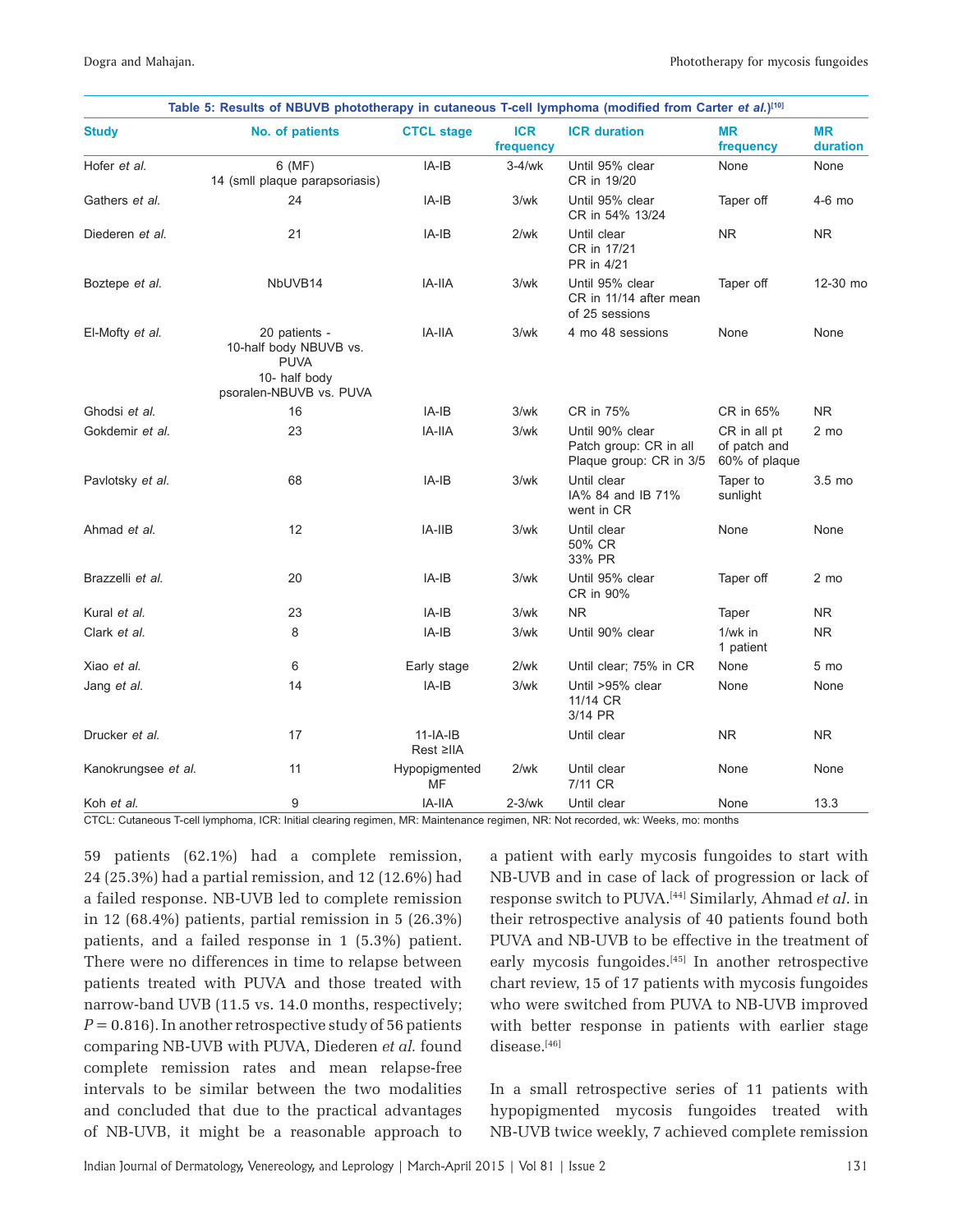with a mean of 40 treatments and the other 4 patients had a partial remission. Relapse was seen in three patients after a mean of 10 months.<sup>[47]</sup> In another series of nine patients with hypopigmented mycosis fungoides, six patients received NB-UVB and three patients received PUVA.[48] In six patients who had complete remission, disease recurred in four (66.7%), and the disease-free interval ranged from 2 months to 6 years. In another study involving patients with hypopigmented mycosis fungoides from Egypt, phototherapy was effective in 86.7% of patients with success rate of 66.7% with NBUVB and 80% with PUVA.[49] Similar observations were earlier made by Akaraphanth *et al*. [50] In childhood mycosis fungoides, a retrospective analysis of nine children of East Asian descent with early-stage disease showed that treatment with NB-UVB led to complete remission in eight children with no significant adverse effects but all showed disease relapse after a mean of 13.8 months (range 4–36).[51]

# UVA1

In a preliminary short case series, four patients with early-stage mycosis fungoides were treated with 1630– 2710 J/cm2 UVA1 given in 29–40 fractions. Complete remission was achieved in all cases.[52] In a study by Zane *et al.*, of the 13 patients (stage IB-III) who received high dose (100 J/cm<sup>2</sup>) UVA1 phototherapy daily, 11 patients showed complete clinical and histological remission and another 2 had partial remission in contrast to the untreated control lesions.[53] In another study of 19 patients with mycosis fungoides treated with low-dose UVA-1 (20 or 30 J/cm<sup>2</sup>), complete clinical and histological complete remission was achieved in 11 patients and partial remission in 3 patients after a mean cumulative dose of 1665 J/cm<sup>2</sup> and mean number of 73 exposure sessions.<sup>[54]</sup> In a study evaluating the efficacy of BB-UVA in the treatment of early-stage mycosis fungoides, 30 patients received either BB-UVA at 20 J/cm2 /session or PUVA three times/week for 40 sessions. Comparable clinical and histopathological improvement was noted in both groups.[55] The authors concluded that the use of BB-UVA in the treatment of early-stage mycosis fungoides is comparable or even superior to PUVA regarding efficacy and remission periods. Similar observations have been made by other authors.[56,57]

New developments in skin-targeted phototherapy include the excimer laser and the use of excimer light. There are seven studies, four of excimer laser and three of excimer light, all with good results.<sup>[58-65]</sup>

#### *Need for maintenance therapy in mycosis fungoides*

In a recent multinational survey among dermatologists, 88% of the respondents indicated that they used some form of PUVA maintenance after clearance had been achieved.<sup>[10]</sup> There was, however, no agreement on duration, frequency, and UVA-dose and a wide range of schedules were in use. At present, there is insufficient evidence for the benefit of PUVA maintenance [Table 6]. The recently published consensus of the EORTC suggested avoidance of maintenance therapy.[66] In their follow-up of nearly 28 months, Sanchez *et al.* observed that maintenance therapy with PUVA does not prevent relapse. A practical approach might be to reserve maintenance for patients who experience an early relapse after an initial course of PUVA and to adapt the schedule so as to minimize interference with the patients' quality of life (e.g. once weekly without further dose increments for 3–6 months).[67] Pavlotsky *et al.* used BB-UVB and NB-UVB for treatment of cutaneous T cell lymphoma and demonstrated no difference in relapse rate for those with and without maintenance therapy. Sixty one percent of patients with disease relapse could be re-cleared with a second initial clearing regimen of UVB.[36] Boztepe *et al.* treated patients with NB-UVB using maintenance therapy and thought the use of maintenance phototherapy was a logical next step and may prolong the duration of remission.<sup>[37]</sup>

In another retrospective study involving 31 patients followed up for a median of 55 months (20–120 months), relapse was observed in 11 (35.5%) patients, within a mean of  $28.8 \pm 18.2$  months (median 33 months, range 4–59 months), whereas 20 (64.5%) patients stayed relapse-free for a mean of  $54.2 \pm 28.8$  months (median 55.5 months, range 20–119 months). Patients received maintenance phototherapy with a median duration of 12 months (range 1–30 months) after achieving complete response.[68]

# **CONCLUSIONS**

In treating mycosis fungoides, it may be inferred that in patients with patches and thin plaques, NB-UVB should be preferentially used and that PUVA should be reserved for patients with thick plaques and those who relapse after initial response to UVB. In late stage disease, PUVA may be combined with methotrexate, bexarotene or interferon as first-line therapy. However, in early stage mycosis fungoides, the evidence is insufficient whether any combination is superior to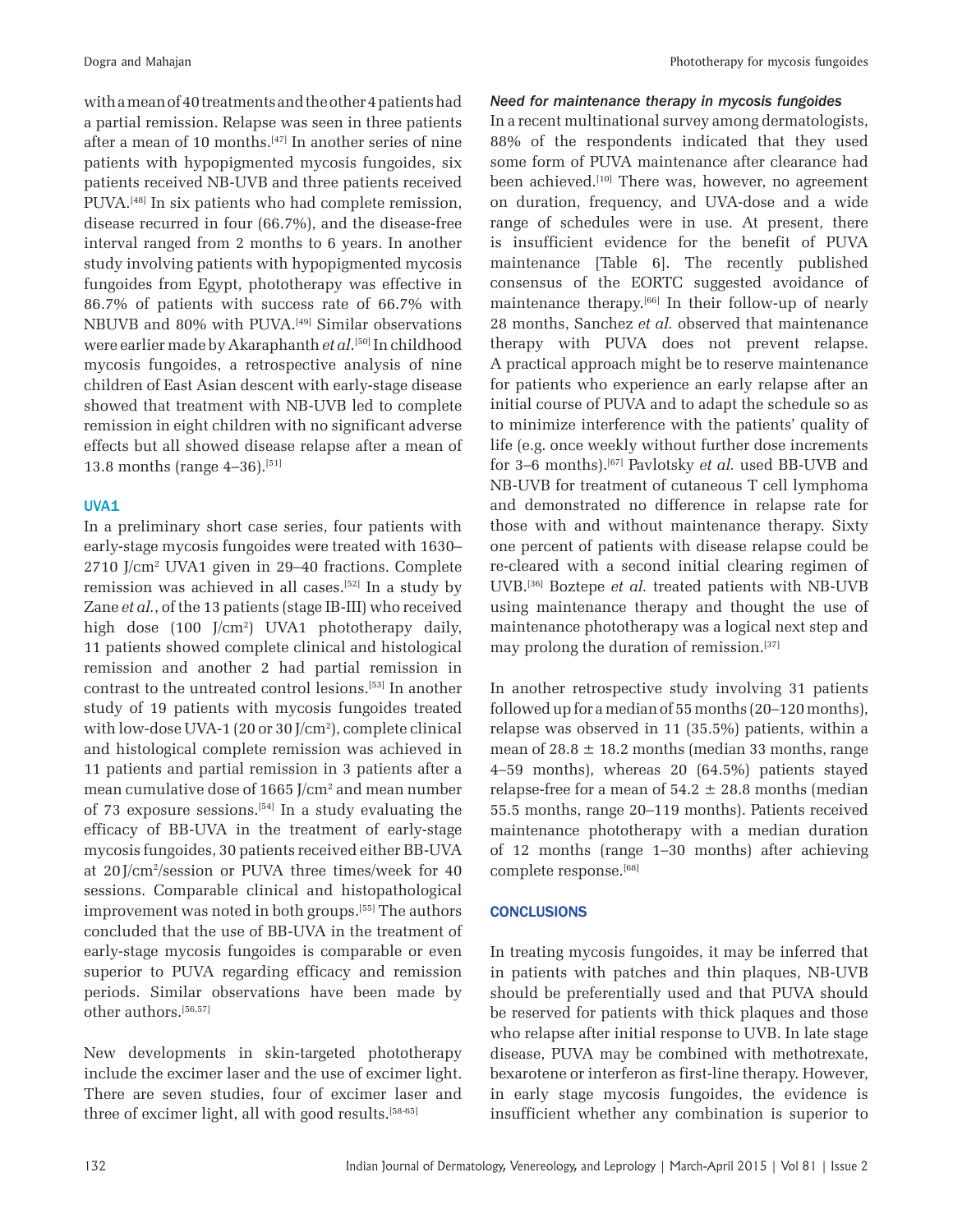|                    | Table 6: Maintainance therapy with NBUVB or PUVA in MF (from Carter et al.)[10] |                |                          |                                                   |                          |                                   |                            |                                                   |                          |                                   |
|--------------------|---------------------------------------------------------------------------------|----------------|--------------------------|---------------------------------------------------|--------------------------|-----------------------------------|----------------------------|---------------------------------------------------|--------------------------|-----------------------------------|
| <b>Author</b>      | No.                                                                             | <b>CR</b>      |                          | <b>Maintenance</b>                                |                          |                                   |                            |                                                   |                          | No maintenance                    |
|                    | patients                                                                        |                |                          | <b>Continued remission</b>                        | <b>Relapsed</b>          |                                   | <b>Continued remission</b> |                                                   |                          | <b>Relapsed</b>                   |
|                    |                                                                                 |                | No.                      | <b>Follow-up</b><br>period mean±SD<br>(range), mo | No.                      | <b>TTR</b> mean±SD<br>(range), mo | No.                        | <b>Follow-up</b><br>period mean±SD<br>(range), mo | No.                      | <b>TTR mean±SD</b><br>(range), mo |
| <b>PUVA</b>        |                                                                                 |                |                          |                                                   |                          |                                   |                            |                                                   |                          |                                   |
| Abel et al.        | 29                                                                              | $17^{\dagger}$ | 3                        | 42±4.6 (37-46)                                    | 12                       | 16.8                              |                            |                                                   |                          |                                   |
| Ahmad et al.       | 28                                                                              | 18             | $\overline{\phantom{a}}$ |                                                   | $\overline{\phantom{a}}$ |                                   | $\overline{a}$             |                                                   | 18                       | Median 10 (2-36)                  |
| Akaraphanth et al. | 8                                                                               | $7^{\ddagger}$ | $\overline{\phantom{a}}$ |                                                   | 4                        | 25.5±14.2 (6-36)                  | 1                          | 24                                                |                          |                                   |
| Anadolu et al.     | 96                                                                              | 75             | 14                       | $(60+)$                                           | 61                       | <b>NR</b>                         | $\overline{a}$             | $\overline{a}$                                    | $\overline{\phantom{a}}$ |                                   |
| Briffa et al.      | 73                                                                              | 60             | 30                       | <b>NR</b>                                         | 25                       | N <sub>R</sub>                    | 4                          | 11.2                                              | 1                        | 5                                 |
| Gilchrest          | 11 <sup>§</sup>                                                                 | 7              | 4                        | $(24+)$                                           | $\overline{\phantom{a}}$ | $\overline{\phantom{a}}$          | $\overline{a}$             |                                                   | 6                        | <b>NR</b>                         |
| Honigsmann et al.  | 44                                                                              | 44             | 15                       | $37\pm27(6-84)$                                   | 29                       | $22 + 25$                         |                            |                                                   |                          |                                   |
| Powell et al.      | 19                                                                              | 8              | 5                        | $16(1-44)$                                        | 3                        | <b>NR</b>                         | $\overline{a}$             |                                                   | $\overline{\phantom{0}}$ |                                   |
| Querfeld et al.    | 104                                                                             | 66             | 31                       | <b>NR</b>                                         | 30                       | <b>NR</b>                         | $\overline{2}$             | 55±43.8 (24-86)                                   | 3                        | 64.3±61.1 (5-127)                 |
| Rosenbaum et al.   | 43                                                                              | 25             | 8                        | 29.5 (2-58)                                       | 17                       | $6.3(1.5-14)$                     | $\overline{\phantom{a}}$   |                                                   | $\overline{a}$           |                                   |
| Soung et al.       | 51                                                                              | 44             | 16                       | N <sub>R</sub>                                    | 28                       | N <sub>R</sub>                    | $\overline{\phantom{0}}$   |                                                   |                          |                                   |
| Wackernagel et al. | 38                                                                              | 34             | $\overline{2}$           | <b>NR</b>                                         | $\overline{7}$           | <b>NR</b>                         | 4                          | <b>NR</b>                                         | 21                       | N <sub>R</sub>                    |
| <b>Totals</b>      | 544                                                                             | 405            | 128                      |                                                   | 216                      |                                   | 11                         |                                                   | 49                       |                                   |
| NB-UVB             |                                                                                 |                |                          |                                                   |                          |                                   |                            |                                                   |                          |                                   |
| Ahmad et al.       | 12                                                                              | 6              |                          |                                                   |                          |                                   |                            |                                                   | 6                        | Median 11.2 (5-23)                |
| Boztepe et al.     | 14                                                                              | $11^{\dagger}$ | 7                        | 26.6±10.7 (17-43)                                 | 2                        | 20.5±0.7 (20-21)                  | $\overline{\phantom{a}}$   |                                                   | 1                        | 6                                 |
| Brazzelli et al.   | 20                                                                              | 18             | $\overline{\phantom{a}}$ |                                                   | 18                       | $8(3-17)$                         | $\overline{\phantom{0}}$   |                                                   |                          |                                   |
| Clark et al.       | 8                                                                               | 6              | $\overline{\phantom{a}}$ |                                                   | 1                        | 1                                 | 3                          | 20                                                | $\overline{2}$           | 3, 40                             |
| Gathers et al.     | 24                                                                              | 13             | 9                        | $8 + 2.8$                                         | 4                        | $3.1\pm2.0$ (1.5-6)               | $\overline{\phantom{a}}$   |                                                   |                          |                                   |
| Gokdemir et al.    | 23                                                                              | 21             | 20                       | $11.3 \pm 7.1$ (1-25)                             | 1                        | 7.0                               | $\overline{a}$             |                                                   |                          |                                   |
| Hofer et al.       | 6                                                                               | 5              | $\overline{\phantom{a}}$ |                                                   |                          |                                   | $\overline{a}$             |                                                   | 5                        | 5.85±5.88 (2.25-16.25)            |
| Kural et al.       | 23                                                                              | 19             | 12                       | 21.9±10.2 (3-36)                                  | 7                        | $8.4\pm4.3(3-16)$                 | $\overline{\phantom{a}}$   |                                                   |                          |                                   |
| Total              | 130                                                                             | 99             | 48                       |                                                   | 33                       |                                   | 3                          |                                                   | 14                       |                                   |

CR: Complete response, LOE: Level of evidence, NR: Not recorded, TTR: Time to relapse, SD: Standard deviation

monotherapy. Bath PUVA is another option especially when oral PUVA cannot be administered. However, more evidence needs to be generated on the efficacy of bath PUVA. Hence, it is reasonable to start with phototherapy alone and combine it with one of the alternative therapies in case of inadequate response or early relapse. Moreover, there are insufficient data to conclude which type of phototherapy and which schedule (e.g. in terms of dose increments, frequency, etc.) might be optimal. The same is true for maintenance treatments, for which efficacy has not yet been proven although they are widely used in clinical practice. Mycosis fungoides is rare in childhood. Hence, the usefulness of phototherapy is not clearly defined in children. Both NB-UVB and PUVA have shown efficacy in the treatment of childhood disease and variants such as hypopigmented mycosis fungoides. Since most of these studies are small case series, it is difficult to extrapolate the results to a larger population.

# **ACKNOWLEDGEMENTS**

We acknowledge the contribution made by Dr. Venkatram Mysore, Consultant Dermatologist, Venkat Charamalaya in providing his expert views during the preparation of this manuscript. We also acknowledge the contribution made by Dr Ajay Rai, Junior Resident at the Department of Dermatology and Venereology, AIIMS, New Delhi in preparing Tables 4 and 5.

# **REFERENCES**

- 1. Agar NS, Wedgeworth E, Crichton S, Mitchell TJ, Cox M, Ferreira S, *et al*. Survival outcomes and prognostic factors in mycosis fungoides/Sezary syndrome: Validation of the revised international society for cutaneous lymphomas/European organisation for research and treatment of cancer staging proposal. J Clin Oncol 2010;28:4730-9.
- 2. Wollina U. Cutaneous T cell lymphoma: Update on treatment. Int J Dermatol 2012;51:1019-36.
- 3. Trautinger F, Knobler R, Willemze R, Peris K, Stadler R, Laroche L, *et al*. EORTC consensus recommendations for the treatment of mycosis fungoides/Sezary syndrome. Eur J Cancer 2006;42:1014-30.
- 4. Roelandts R. The history of phototherapy: Something new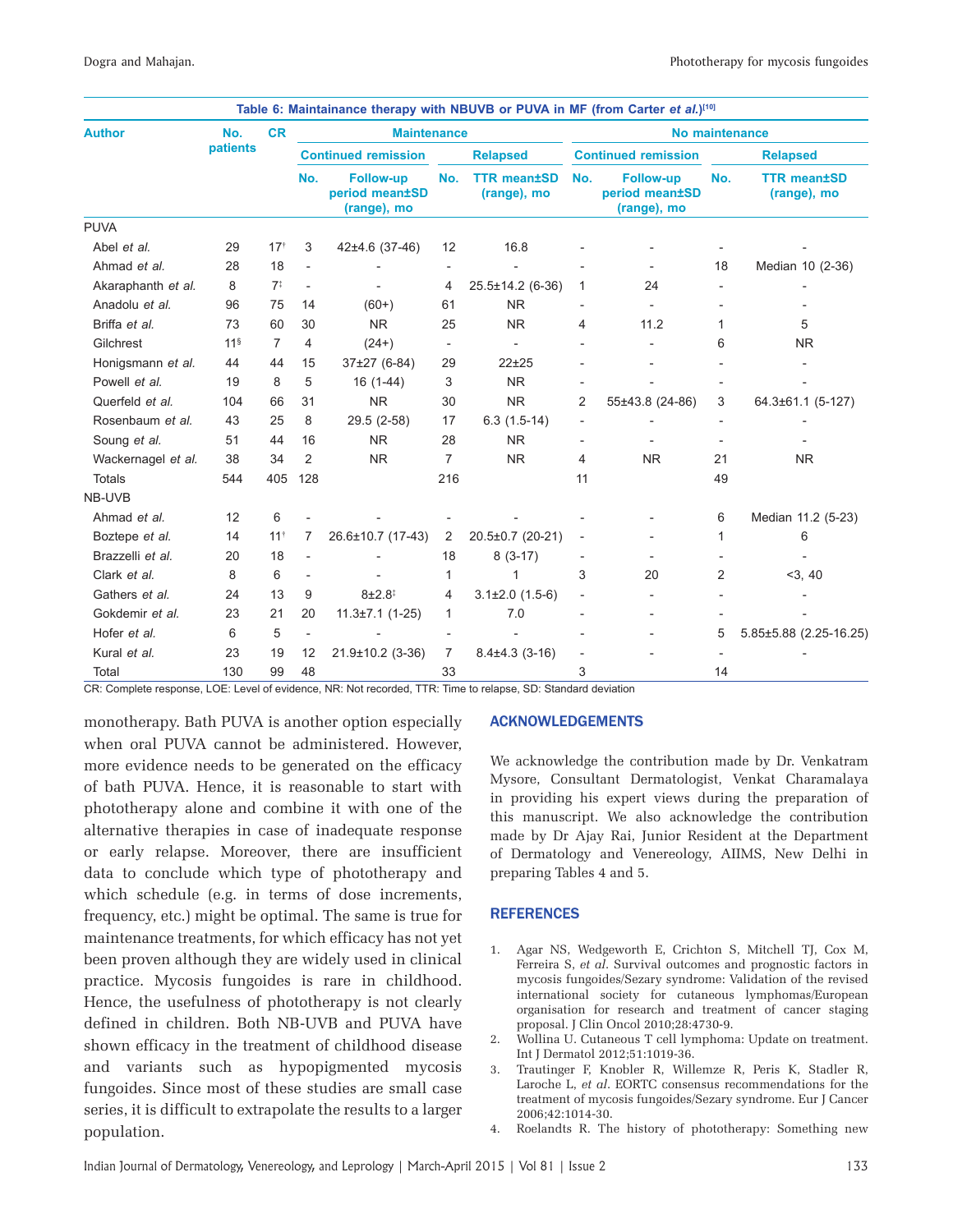under the sun? J Am Acad Dermatol 2002;46:926-30.

- 5. Van Weelden H, De La Faille HB, Young E, van der Leun JC. A new development in UVB phototherapy of psoriasis. Br J Dermatol 1988;119:11-9.
- 6. Green C, Ferguson J, Lakshmipathi T, Johnson BE. 311 nm UVB phototherapy-an effective treatment for psoriasis. Br J Dermatol 1988;119:691-6.
- 7. Dogra S, Kanwar AJ. Narrow band UVB phototherapy in dermatology. Indian J Dermatol Venereol Leprol 2004;70:205-9.
- 8. Gilchrest BA, Parrish JA, Tanenbaum L, Haynes HA, Fitzpatrick TB. Oralmethoxsalenphotochemotherapy of mycosis fungoides. Cancer 1976;38:683-9.
- 9. Briffa DV, Warin AP, Harrington CI, Bleehen SS. Photochemotherapy in mycosisfungoides. A study of 73 patients. Lancet 1980;2:49-53.
- 10. Carter J, Zug KA. Phototherapy for cutaneous T-cell lymphoma: Online survey and literature review. J Am Acad Dermatol 2009;60:39-50.
- 11. Herrmann JJ, Roenigk HH Jr, HönigsmannH. Ultraviolet radiation for treatment of cutaneous T-cell lymphoma. Hematol Oncol Clin North Am 1995;9:1077-88.
- 12. Hönigsmann H, Brenner W, Rauschmeier W, Konrad K, Wolff K. Photochemotherapy for cutaneous T-cell lymphoma. J Am Acad Dermatol 1984;10:238-45.
- 13. Whittaker S, Ortiz P, Dummer R, Ranki A, Hasan B, Meulemans B, *et al*. Efficacy and safety of bexarotene combined with psoralen-ultraviolet A (PUVA) compared with PUVA treatment alone in stage IB-IIA mycosisfungoides: Final results from the EORTC Cutaneous Lymphoma Task Force phase III randomized clinical trial (NCT00056056). Br J Dermatol 2012;167:678-87.
- 14. Wackernagel A, Hofer A, Legat F, Kerl H, Wolf P. Efficacy of 8-methoxypsoralen vs. 5-methoxypsoralen plus ultraviolet A therapy in patients with mycosis fungoides. Br J Dermatol 2006;154:519-23.
- 15. Holzle E, Honigsmann H, Rocken M, Ghoreschi K, Lehmann P. Recommendations for phototherapy and photochemotherapy. J Dtsch Dermatol Ges 2003;1:985-97.
- 16. Pavlotsky F, Hodak E, Ben Amitay D, Barzilai A. Role of bath psoralen plus ultraviolet A in early-stage mycosis fungoides. See comment in PubMed Commons belowJ Am Acad Dermatol 2014;71:536-41.
- 17. Kato H, Saito C, Ito E, Furuhashi T, Nishida E, Ishida T, *et al*. Bath-PUVA therapy decreases infiltrating CCR4-expressing tumor cells and regulatory T cells in patients with mycosis Fungoides.See comment in PubMed Commons below Clin Lymphoma Myeloma Leuk 2013;13:273-80.
- 18. Weber F, Schmuth M, Sepp N, Fritsch P. Bath-water PUVA therapy with 8-methoxypsoralen in mycosis fungoides. Acta Derm Venereol 2005;85:329-32.
- 19. Laws PM, Shear NH, Pope E. Childhood mycosis fungoides: Experience of 28 patients and response to phototherapy. Pediatr Dermatol 2014;31:459-64.
- 20. Roupe G, Sandström MH, Kjellström C. PUVA in early mycosis fungoides may give long-term remission and delay extracutaneous spread. Acta Derm Venereol 1996;76:475-8.
- 21. Querfeld C, Rosen ST, Kuzel TM, Kirby KA, Roenigk HH Jr, Prinz BM, *et al*. Long-term follow-up of patients with early-stage cutaneous T-cell lymphoma who achieved complete remission with psoralen plus UV-A monotherapy. Arch Dermatol 2005;141:305-11.
- 22. Jones GW, Kacinski BM, Wilson LD, Willemze R, Spittle M, Hohenberg G, *et al*. Total skin electron radiation in the management of mycosis fungoides: *Consensus of the EORTC-cutaneous lymphoma project group.* J Am Acad Dermatol 2002;47:364-70.
- 23. Kim YH, Martinez G, Varghese A, Hoppe RT. Topical nitrogen mustard in the management of mycosis fungoides. Arch Dermatol 2003;139:165-73.
- 24. Tura S, Mazza P, Zinzani PL, Ghetti PL, Poletti G, Gherlinzoni F,

*et al*. Alpha recombinant interferon in the treatment of mycosis fungoides (MF). Haematologica 1987;72:337-40.

- 25. Olsen EA, Rosen ST, Vollmer RT, Variakojis D, Roenigk HH Jr, Diab N, *et al*. Interferon alfa-2a in the treatment of cutaneous T cell lymphoma. J Am Acad Dermatol 1989;20:395-407.
- 26. Zhang C, DuvicM. Treatment of cutaneous T-cell lymphoma with retinoids. Dermatol Ther 2006;19:264-71.
- 27. Humme D, Nast A, Erdmann R, Vandersee S, Beyer M. Systematic review of combination therapies for mycosis fungoides. Cancer Treat Rev 2014;40:927-33.
- 28. Stadler R, Otte HG, Luger T. Prospective randomized multicenter clinical trial on the use of interferon  $\alpha$ -2a plus acitretin versus interferon α-2a plus PUVA in patients with cutaneous T-cell lymphoma stages I and II. Blood 1998;92:3578-81.
- 29. Nikolaou V, Siakantaris MP, Vassilakopoulos TP, Papadavid E, Stratigos A, Economidi A. PUVA plus interferon α2b in the treatment of advanced or refractory to PUVA early stage mycosis fungoides: A case series. J Eur Acad Dermatol Venereol 2011;25:354-7.
- 30. Cheeley J, Sahn RE, DeLong LK, Parker SR. Acitretin for the treatment of cutaneous T-cell lymphoma. J Am Acad Dermatol 2013;68:247-54.
- 31. Chiarion-Sileni V, Bononi A, Fornasa CV, Soraru M, Alaibac M, Ferrazzi E, *et al*. Phase II trial of interferon-alpha-2a plus psolaren with ultraviolet light A in patients with cutaneous T-cell lymphoma. Cancer 2002;95:569-75.
- 32. Rupoli S, Barulli S, Guiducci B, Offidani M, Mozzicafreddo G, Simonacci M, *et al*. Low dose interferon-alpha2b combined with PUVA is an effective treatment of early stage mycosis fungoides: Results of a multicenter study. Cutaneous-T Cell Lymphoma Multicenter Study Group. Haematologica 1999;84:809-13.
- 33. Suh KS, Roh HJ, Choi SY, Jeon YS, Doh KS, Baeet JH, *et al*. Long-term evaluation of erythema and pigmentation induced by ultraviolet radiations of different wavelengths. Skin Res Technol 2007;13:154-61.
- 34. Milstein HI, Vonderheid E, Van Scott EJ, Johnson WC. Home ultraviolet phototherapy of early mycosis fungoides: *Preliminary observations*. J Am AcadDermatol 1982;6:355-62.
- 35. El-Mofty M, Mostafa WZ, Bosseila M, Youssef R, Esmat S, El Ramly A, *et al*. A large scale analytical study on efficacy of different photo (chemo) therapeutic modalities in the treatment of psoriasis, vitiligo and mycosis fungoides. Dermatol Ther 2010;23:428-34.
- 36. Pavlotsky F, Barzilai A, Kasem R, Shapiro D, Trau H. UVB in the management of early stage mycosis fungoides. J Eur Acad Dermatol Venereol 2006;20:565-72.
- 37. Boztepe G, Sahin S, Ayhan M, Erkin G, Kilemen F. Narrowband ultraviolet B phototherapy to clear and maintain clearance in patients with mycosis fungoides. J Am Acad Dermatol 2005;53:242-6.
- 38. Resnik KS, Vonderheid EC. Home UV phototherapy of early mycosis fungoides: *Long-term follow-up observations in thirty-one patients*. J Am Acad Dermatol 1993;29:73-7.
- 39. Trautinger F. Phototherapy of mycosis fungoides. Photodermatol Photoimmunol Photomed 2011;27:68-74.
- 40. Gokdemir G, Barutcuoglu B, Sakiz D, Koslu A. Narrowband UVB phototherapy for early-stage mycosis fungoides: Evaluation of clinical and histopathological changes. J Eur Acad Dermatol Venereol 2006;20:804-09.
- 41. Hofer A, Cerroni L, Kerl H, Wolf P. Narrowband (311-nm) UV-B therapy for small plaque parapsoriasis and early-stage mycosis fungoides. Arch Dermatol 1999;135:1377-80.
- 42. Jang MS, Baek JW, Park JB, Kang DY, Kang JS, Suh KS, *et al*. Narrowband ultraviolet B phototherapy of early stage mycosis fungoides in korean patients. Ann Dermatol 2011;23:474-80.
- 43. Ponte P, Serrão V, Apetato M. Efficacy of narrowband UVB vs. PUVA in patients with early-stage mycosis fungoides. J Eur Acad Dermatol Venereol 2010;24:716-21.
- 44. Diederen PV, van Weelden H, Sanders CJ, Toonstra J, van Vloten WA. Narrowband UVB and psoralen-UVA in the